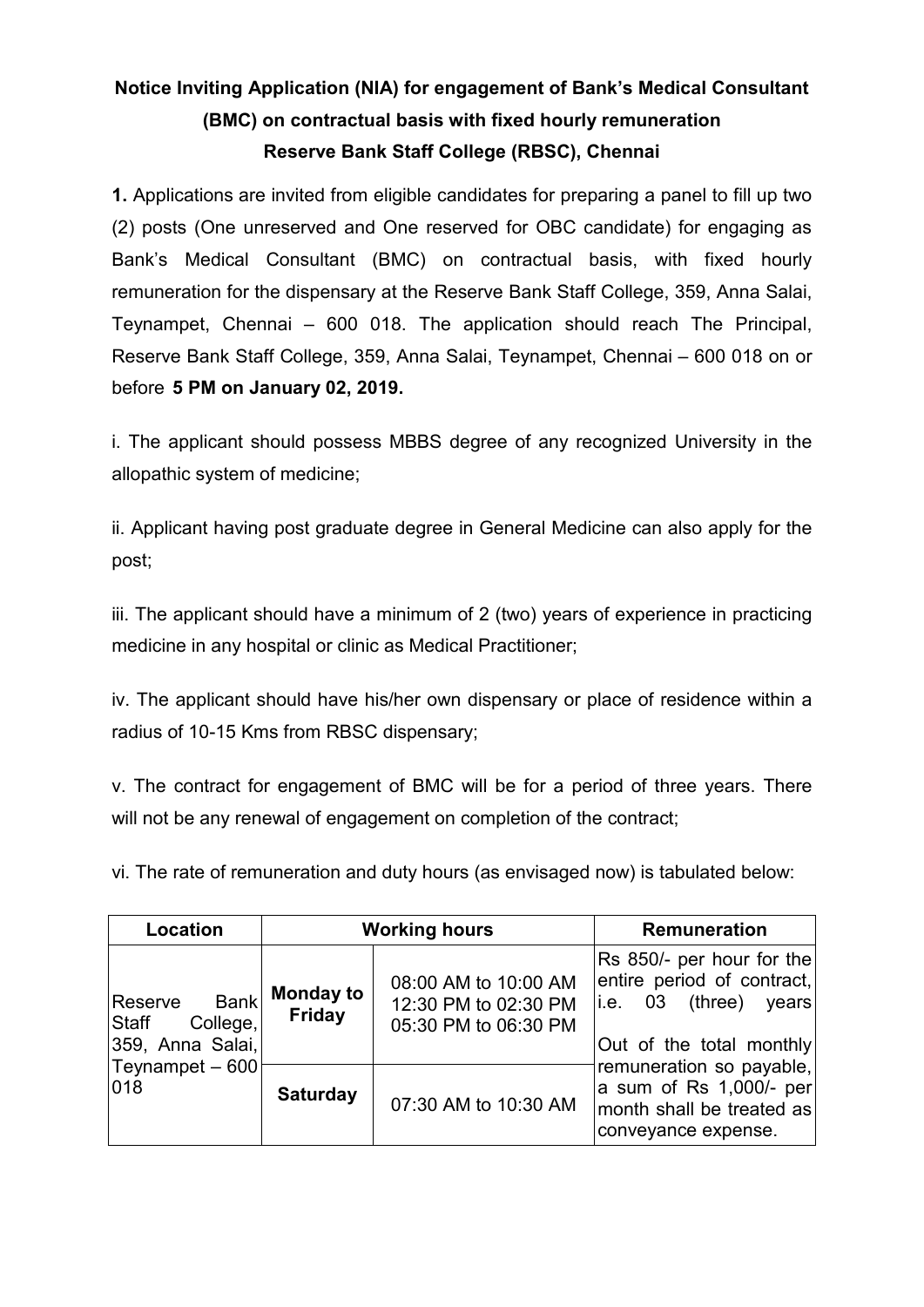**vii. Candidates who have applied earlier in response to our advertisement dated August 15, 2018, for this post are required to apply afresh indicating the category they belong to along with the certificate in support of their claim for the reserved post.**

viii. The Reserve Bank of India reserves the right to review the rate of remuneration from time to time and **alter the duty hours of dispensary at its discretion** in case it becomes expedient to suit administrative and operative requirements.

ix. Interested and eligible candidates may please make an Application in the attached format as at Annex-III. The application should be sent in a sealed cover superscribed **"Application for engagement of Bank's Medical Consultant on Contractual Basis (with fixed hourly remuneration)".**

## **2. Selection Procedure:**

i. The Reserve Bank Staff College, Chennai will be conducting an interview for engagement of two BMCs (one unreserved and one reserved for OBC category) on contract basis, with fixed hourly remuneration. The BMC is required to attend the dispensary at Reserve Bank Staff College, Chennai.

ii. Selection will be made through interview of eligible candidates. RBSC reserves the right to raise the minimum eligibility standards etc. in order to limit the number of candidates to be called for interview. The decision of RBSC in this regard will be final. RBSC will not entertain any correspondence with the applicants who have not been called for the interview.

iii. The shortlisted applicant/s after interview will be subjected to medical tests as per prescribed norms. The cost of these medical tests will have to be borne by the applicant/s.

iv. Candidates will be selected for recruitment as BMC on completion of verification of documents with originals and acceptance by them of Terms and Conditions of Contract as per Annex-I and Code of Conduct as per Annex-II.

v. The selected applicant has to sign an agreement for Contract with RBSC before engagement of their services as BMC (on contract basis) with fixed hourly remuneration.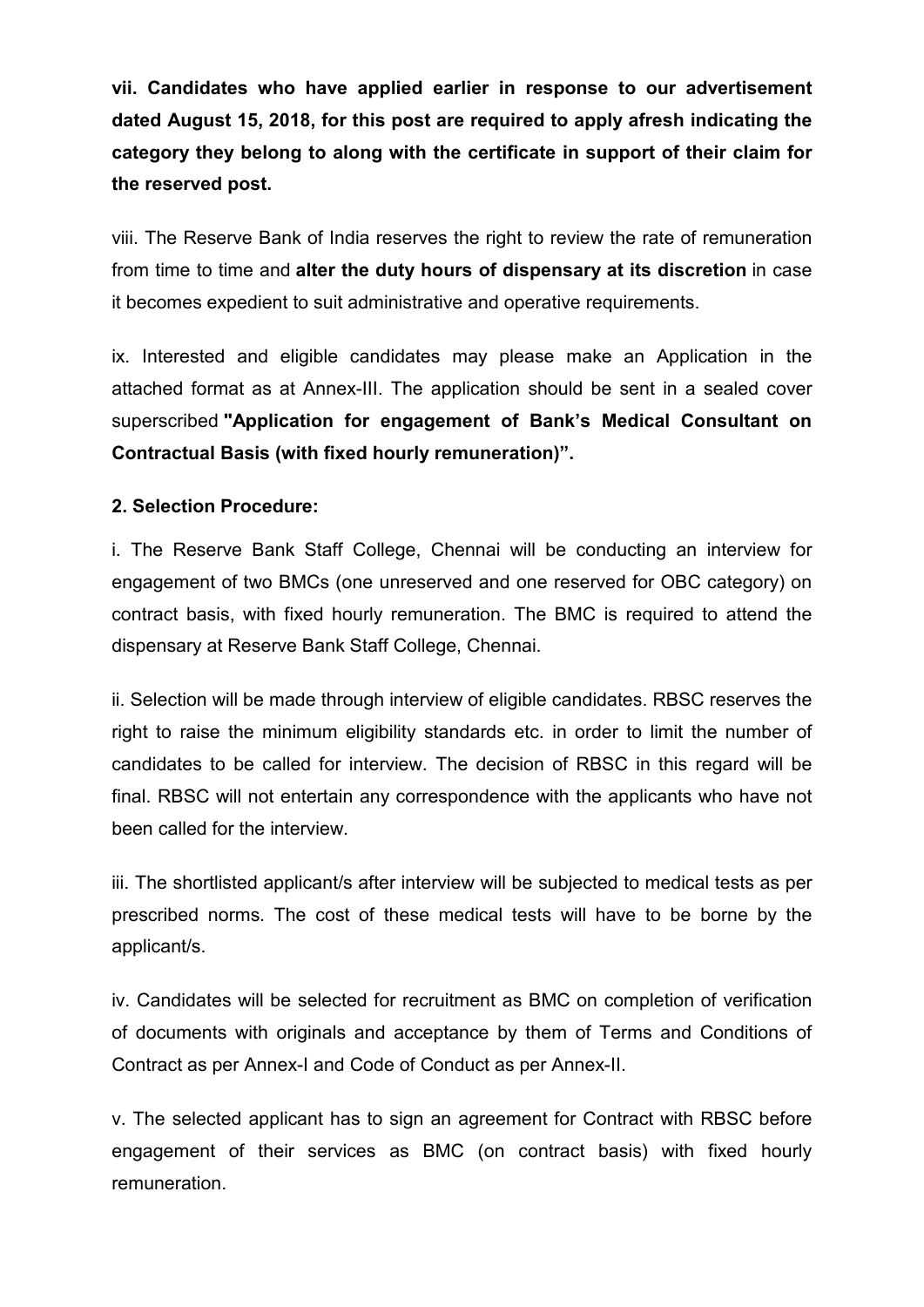## **Engagement of the services of Bank's Medical Consultant (BMC) on contractual basis with fixed hourly remuneration**

### **Terms and Conditions of Contract**

1. To attend to the dispensary at Reserve Bank Staff College (RBSC), 359, Anna Salai, Teynampet, Chennai–600 018 for duty hours as mentioned in the Notice Inviting Application (NIA) (or for longer periods as may be necessary) excluding Bank holidays subject to the condition that the dispensary will not be kept closed for two successive days.

2. To give advice free of charge, prescribe medicines and administer injections free of charge to the trainee officers at RBSC and members of staff including touring staff of RBSC, the members of their families including dependent parents and retired employee members/their spouses who are members of Medical Assistance Fund (MAF) Scheme, who present themselves during the prescribed time (the timings and/or duration may be changed as and when considered necessary by the RBSC/RBI). To be available for consultation at a private clinic in urgent cases in respect of employees of RBSC at any time with charges at the rate prescribed in the schedule.

3. To provide facilities referred to in paragraph (2) above to the relatives of the employees who have opted for dispensary facilities at RBSC dispensary and facilitate recovery of charges from the employees, if any.

4. To perform duties similar to those of a General Medical Practitioner irrespective of whatever post-graduate or other medical qualifications possessed / acquired in future. To ensure that the qualifications held or acquired by the BMC in future shall not restrict the BMC in rendering services required of a General Medical Practitioner. If as per any stipulations by the Indian Medical Association, the qualification held or acquired by the BMC comes into conflict with RBSC's requirements as indicated above, to work as a General Medical Practitioner, it may be ensured that no liability or responsibility on this account devolves on RBSC under any circumstances and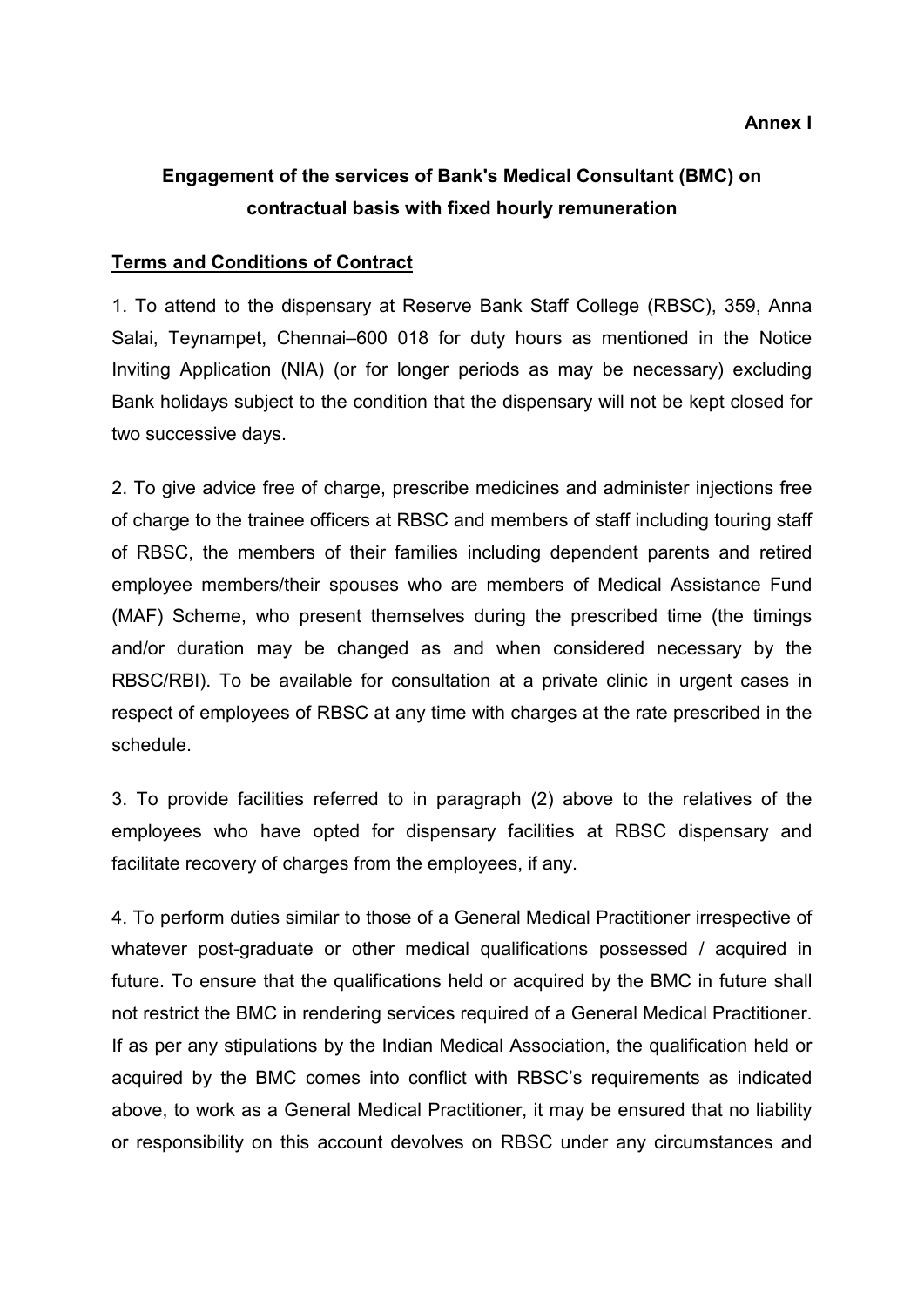shall indemnify and keep indemnified RBSC at all times against the same. Your liability will be that of an independent contractor and not that of an agent to the Bank.

5. The duties of the BMC at RBSC will also include, apart from other requirements as mentioned above:

(i) Treatment of minor and major illness of the trainee officers, employees and their dependents, retired staff enrolled with RBSC dispensary.

(ii) Treatment of the trainee officers, employees and their dependents, retired staff in emergency cases brought to the dispensary or in RBSC's premises or outside RBSC's premises and reference to appropriate Hospitals whenever called upon to attend even when such necessity arises outside normal working hours.

(iii) Administration of all types of injections - The responsibility for administering all types of injections rests with the BMC for any untoward reaction. As a rule, administration of injections by the Pharmacists in BMC's absence is to be discouraged. Training the Pharmacists to administer routine and simple type of injections when the work is heavy.

(iv) Important dressings and minor surgeries are to be handled only by the BMC. In case the pharmacist has the requisite competence, routine dressings may be handled by him/her.

6. To visit any member of staff/ trainee officers staying in the Flats/ Hostel whenever required and submit a report on their health. Visit fees will be paid as per the schedule of rates fixed by RBSC/RBI.

7. To issue certificate in support of leave on medical grounds wherever necessary and countersign the certificates produced by the employees from other qualified medical practitioners, if satisfied about the genuineness of the case.

8. To attend to the officers and members of their family at their residence when required by them and will be entitled to charge them a visit fee or consultation fee, as fixed by RBSC/RBI, having regard to the local conditions. The visit fee/consultation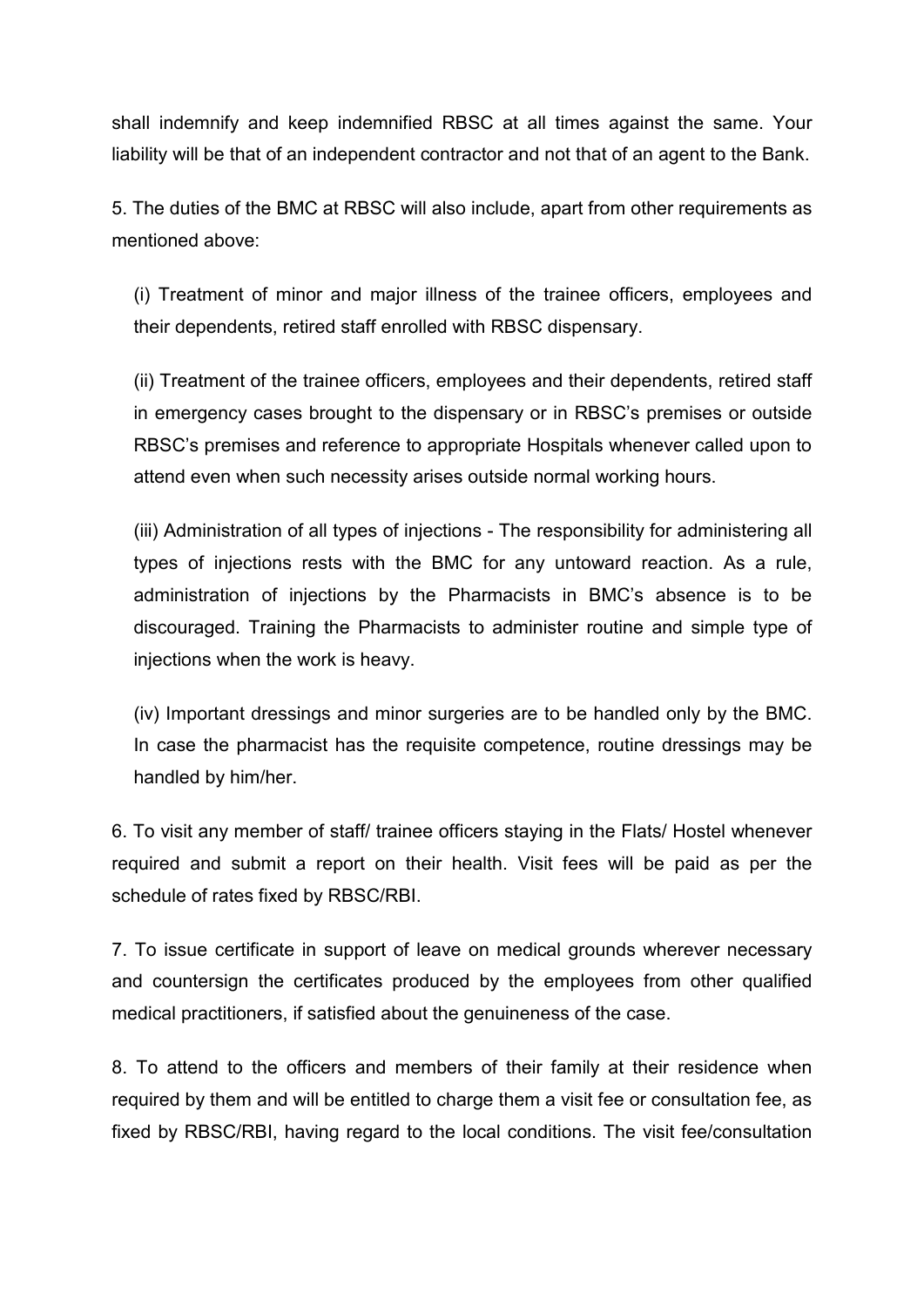fee, so fixed, will be inclusive of charges for administration of injections, etc. No other charges should be levied for such visits.

9. If and when required to do so, a certificate to be issued in such form as may be prescribed by the RBSC/RBI from time to time as to the state of health and / or fitness for service of any employee or any prospective employee who may be selected for appointment at any Office of the Bank.

10. To issue order forms (prescribed) on the approved chemists of RBSC for supply of special/costly drugs or injections required for curative purpose to the staff and forward copies thereof for payment of the relative bills.

11. To facilitate in securing hospital facilities, in case the employees of RBSC or their dependents (for indoor hospitalization under Direct Settlement facility) require such facilities in the hospital.

12. In case of cardio-vascular or other major emergencies and accidents, to accompany the patient to the hospital, if the BMC is available at the location.

13. To inspect RBSC premises/ Officers' Flats/ Officers' Lounge once in a fortnight (or any such periodicity as decided by RBSC/RBI) and report whether they are kept in a sanitary and hygienic condition.

14. To do prophylactic inoculations for typhoid, etc. and vaccination for small-pox whenever necessary.

15. To submit an annual report as on 30th June every year in the prescribed form on general health of the staff.

16. To be responsible for the proper storage of medicines and their distribution and arrangement of the maintenance of all necessary records for the purpose.

17. To advise on drug indents, and to counter-check the drug stock-balance and consumption.

18. To give professional opinion including reasonableness of the cost of treatment pertaining to the various items of medical claims as and when the same are referred.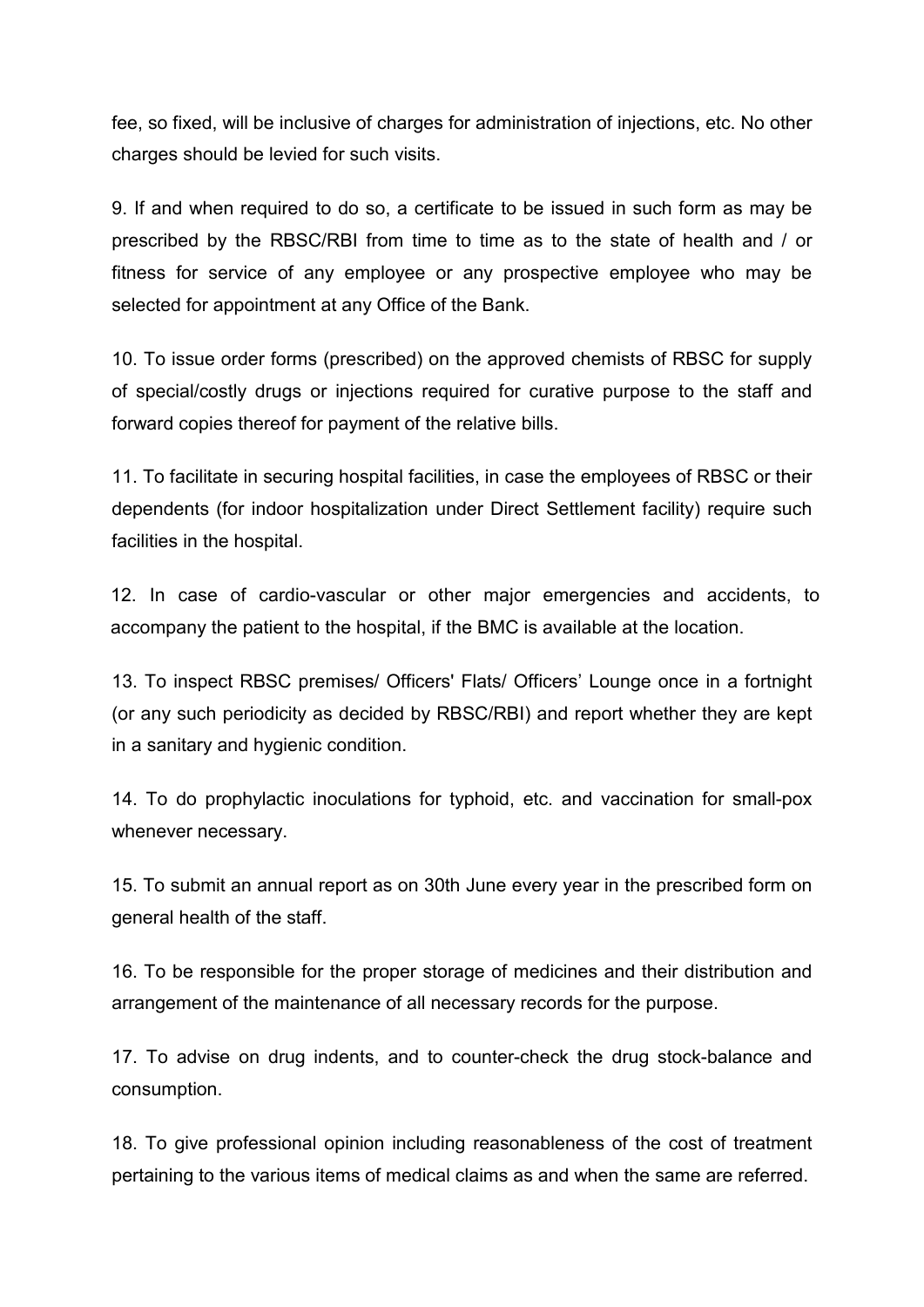19. To attend to any other work assigned by RBSC from time to time relating to administration of Bank's Medical Facilities Scheme and Medical Assistance Fund Scheme including dispensary facility as are generally performed / required to be performed by a General Medical Practitioner.

20. The remuneration is fixed at Rs.850/- per hour of duty for the entire 3 years of contract. The fixed remuneration is payable on a monthly basis. Further, no superannuation benefits, viz. Pension, Provident Fund or Gratuity will be payable. No leave would be admissible. No perquisites/facilities would be made available. If required to attend to the Dispensary on any public holiday, compensation  $\omega$ Rs.850/- per hour would be paid. Taxes on the income would be deducted at source as per extant rates and Government notifications.

21. In the event of BMC's absenting from duty, substitute arrangements, acceptable to RBSC in terms of qualification and experience, shall be made by the BMC at his/her own risk and cost.

22. To adhere to the Code of Conduct for BMCs of RBSC/RBI as given in Annex - II to this terms and conditions.

23. To verify/certify the stock of drugs/medicines on a quarterly basis and submit a report thereof.

24. To prescribe medicines/drugs through the Dispensary Management System or any other software or alternate arrangements made available in RBSC dispensary.

25. The administrative control of the BMC will be with The Principal, Reserve Bank Staff College, Chennai.

26. The contract will be valid for a period of three years from the date of engagement, subject to the applicant accepting the Terms and Conditions in Annex I and adhering to the Code of Conduct of RBSC as given in Annex - II.

27. The engagement under the contract is temporary. No claim by the BMC, on the basis of this contract, for regular employment in the Bank or for pay and perks payable to regular employees of the Bank, shall be entertained, at any stage.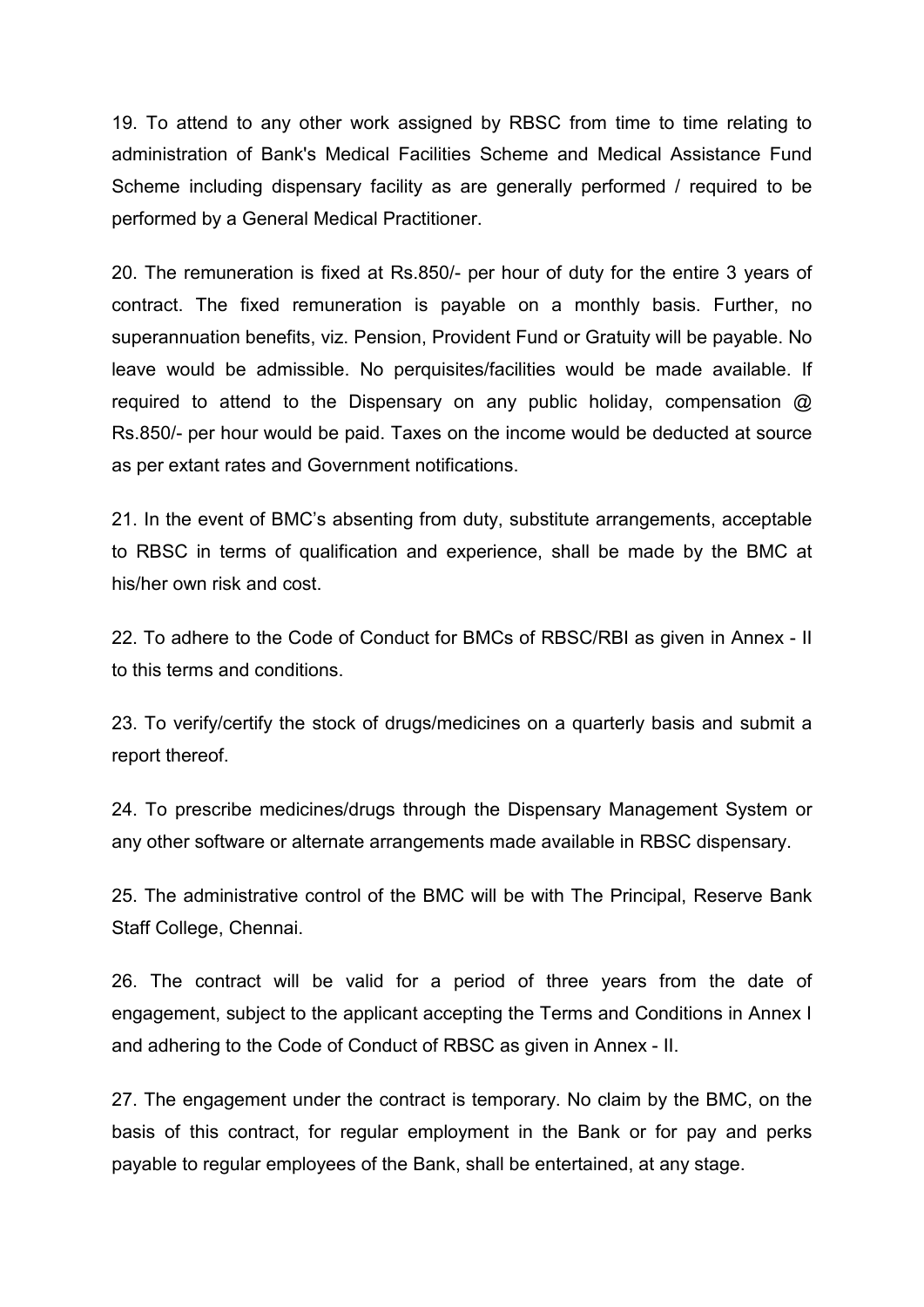28. RBSC/RBI reserves the right to review the rate of remuneration from time to time and alter the duty hours and location of dispensary at its discretion in case it becomes expedient to suit administrative and operative requirements.

29. The contract is terminable during the period of contract, upon three months' notice by either side or payment of three months' remuneration calculated on the basis of hours per month in lieu thereof, in case the contract is terminated by RBSC.

30. Any dispute arising on account of the contract shall be subject to the jurisdiction of the Courts in Chennai.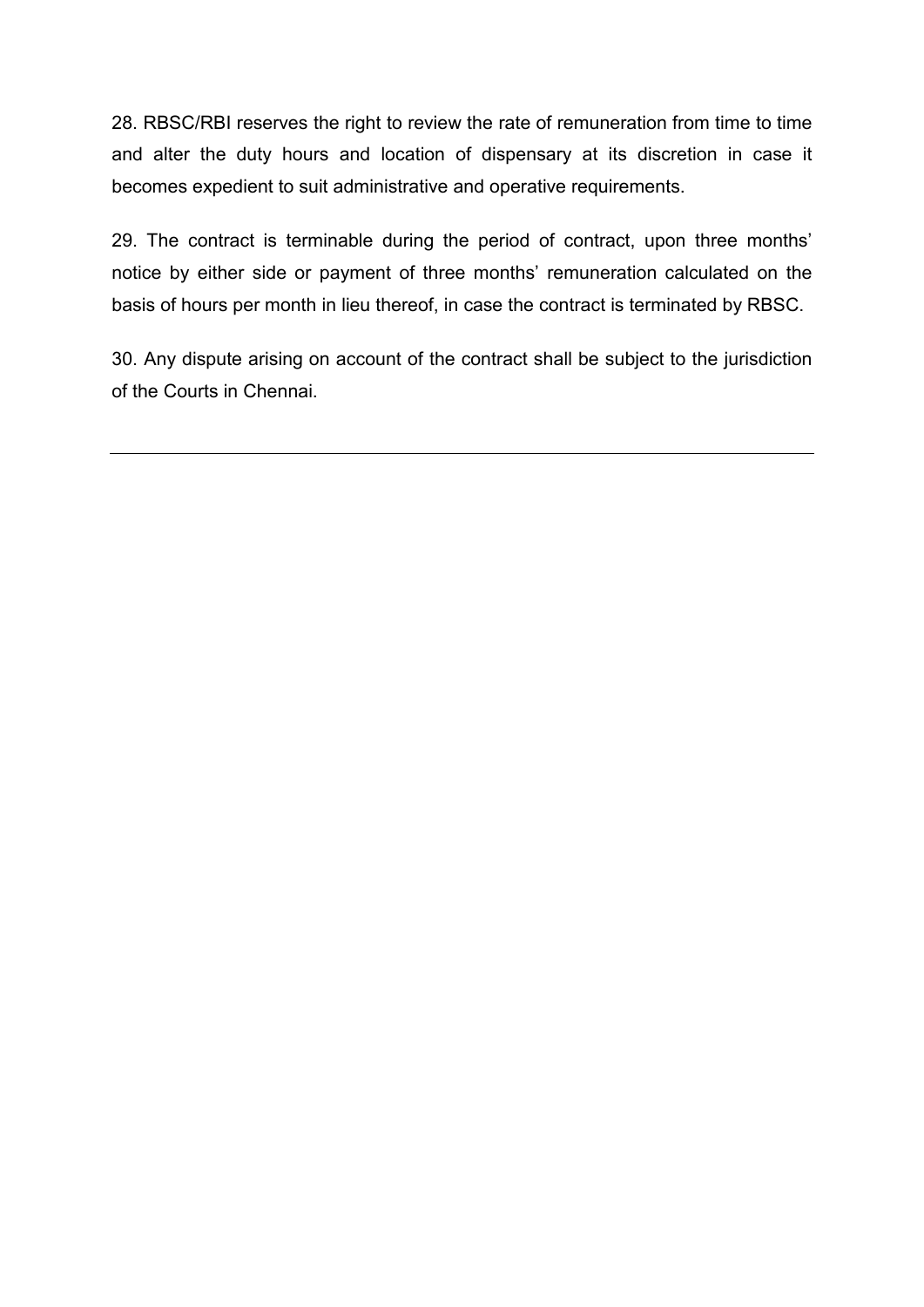#### **Annex II**

#### **Code of Conduct for Bank's Medical Consultant (BMC)**

1. Every BMC shall observe, comply with and obey all orders and directions which may from time to time be given to him by any person or persons under whose jurisdiction, superintendence or control he may for the time being be placed.

2. Every BMC shall maintain the strictest secrecy regarding Reserve Bank Staff College (RBSC) affairs and the affairs of its constituents and shall not divulge, directly or indirectly, any information of a confidential nature either to a member of the public or of the College's staff, unless compelled to do so by judicial or other authority, or unless instructed to do so by a superior officer in the discharge of his/her duties.

3. Every BMC shall serve the College honestly and faithfully and shall use his/her utmost endeavours to promote the interests of the College and shall show courtesy and attention in all transactions.

4. No BMC shall take an active part in politics or in any political demonstration or stand for election as member for a Municipal Council, District Board or any Legislative Body.

5. No BMC shall become or continue to be a member or office-bearer of, or be otherwise directly or indirectly associated with, any trade union or a federation of such trade union or resort to, or in any way abet, any form of strike or participate in any violent, unseemly or indecent demonstration in connection with any matter pertaining to his/her terms and conditions of contract.

6. No BMC shall contribute to the press anything relating to the affairs of RBSC/RBI without the prior sanction in writing from RBSC or publish any document, paper, or information which may come into his/her possession in his/her capacity as BMC of RBSC.

7. A BMC shall not solicit or accept any gift from any employee.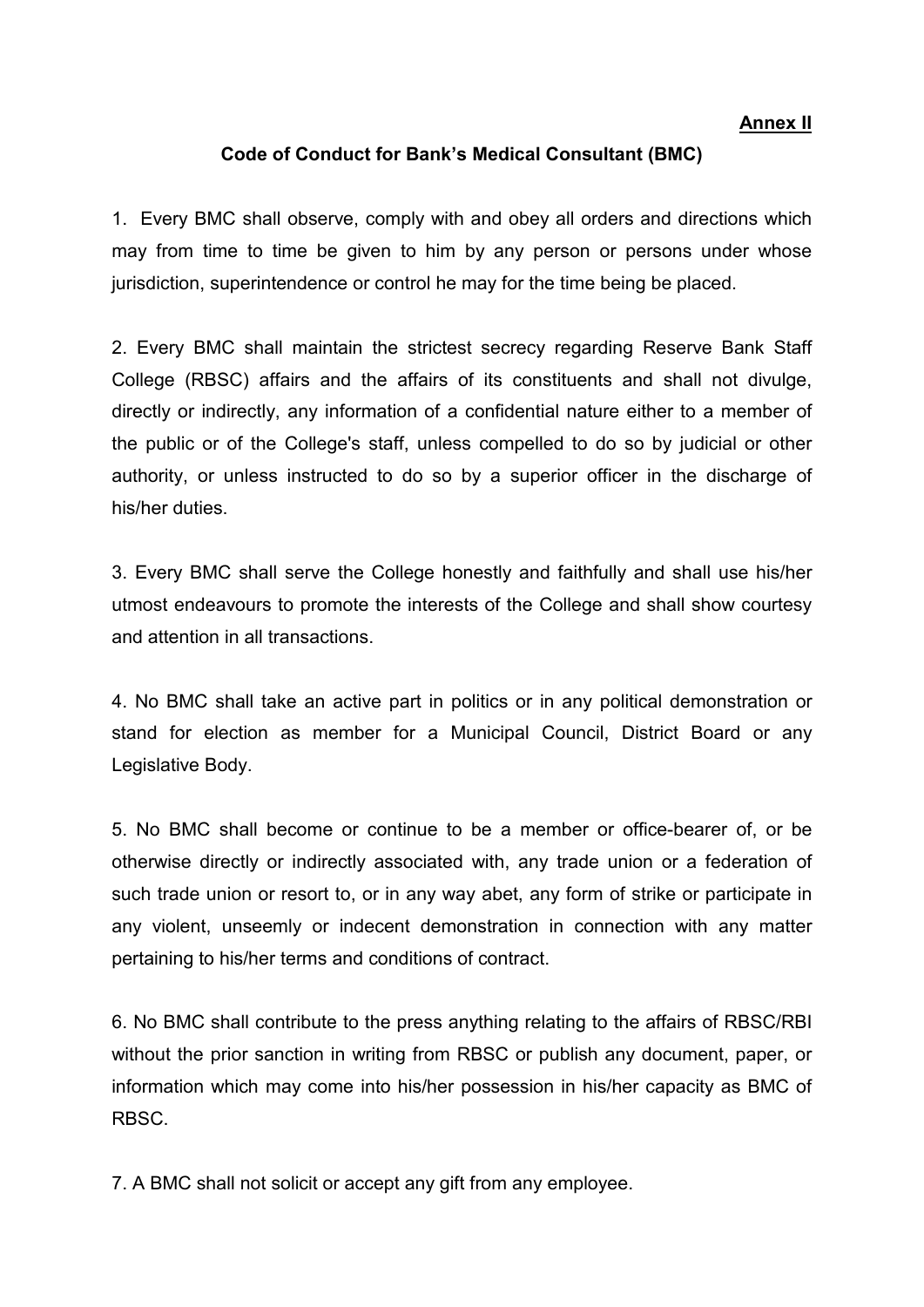8. A BMC shall not absent from his/her duties without the permission from RBSC and shall make alternate arrangement acceptable to RBSC during his/her absence. Such alternate arrangement shall not exceed five days at a time.

9. A BMC shall not outsource his/her service to RBSC.

10. A BMC shall -

- a) strictly abide by any law relating to intoxicating drinks or drugs in force in any area in which he may, for the time being, happen to be;
- b) not be under the influence of any intoxicating drink or drug while on duty and shall also take care that performance of his/her duties at any time is not affected in any way by the influence of such drink or drug;
- c) refrain from consuming, in a public place, any intoxicating drink or drug;
- d) not appear in a public in a state intoxication;
- e) not use any intoxicating drink or drug to excess.

**Explanation:** The term 'public place' would include "clubs even exclusively meant for members where it is permissible for the members to invite non-members as guests, bars and restaurants, public conveyance and all other places to which the public have or are permitted to have access, whether on payment or otherwise".

11. No BMC shall indulge in any act of sexual harassment of any woman employee at work place.

**Explanation:** For this purpose, "Sexual Harassment" shall include such unwelcome sexually determined behaviour, whether directly or by implication as:-

- (a) physical contact or advances,
- (b) demand or request for sexual favours,
- (c) sexually coloured remarks,
- (d) showing pornography,
- (e) any other unwelcome physical, verbal or non-verbal conduct of a sexual nature.

12. The contract is liable to be terminated if the BMC is arrested for debt or on a criminal charge or is detained in pursuance of any process of law.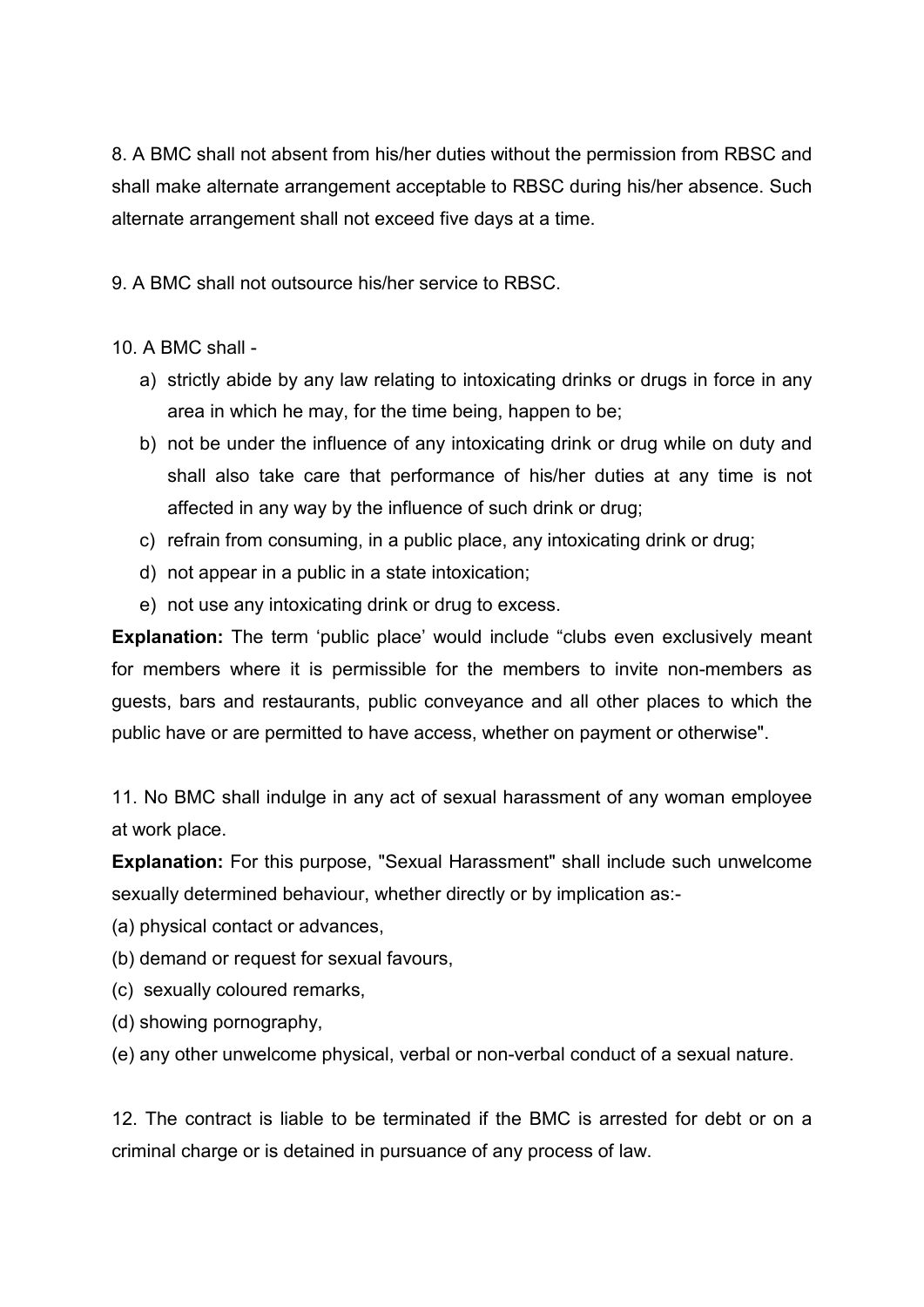13. The BMC shall not give, solicit or receive nor shall offer to give solicit or receive, any gift, gratuity, commission or bonus in consideration of or return for the referring, recommending or procuring of any patient for medical, surgical or other treatment. The BMC shall not directly or indirectly, participate in or be a party to act of division, transference, assignment, subordination, rebating, splitting or refunding of any fee for medical, surgical or other treatment.

14. The provision at 13 above shall apply with equal force to the referring, recommending or procuring by the BMC or any person**,** specimen or material for diagnostic purposes or other study/work.

15. The contract is liable to be terminated in case the BMC commits a breach of the code of conduct of RBSC mentioned above or the terms and conditions of the contract accepted by him/her, displays negligence, inefficiency or indolence, or knowingly does anything detrimental to the interests of RBSC/RBI or in conflict with its instructions or is guilty of any other act of misconduct.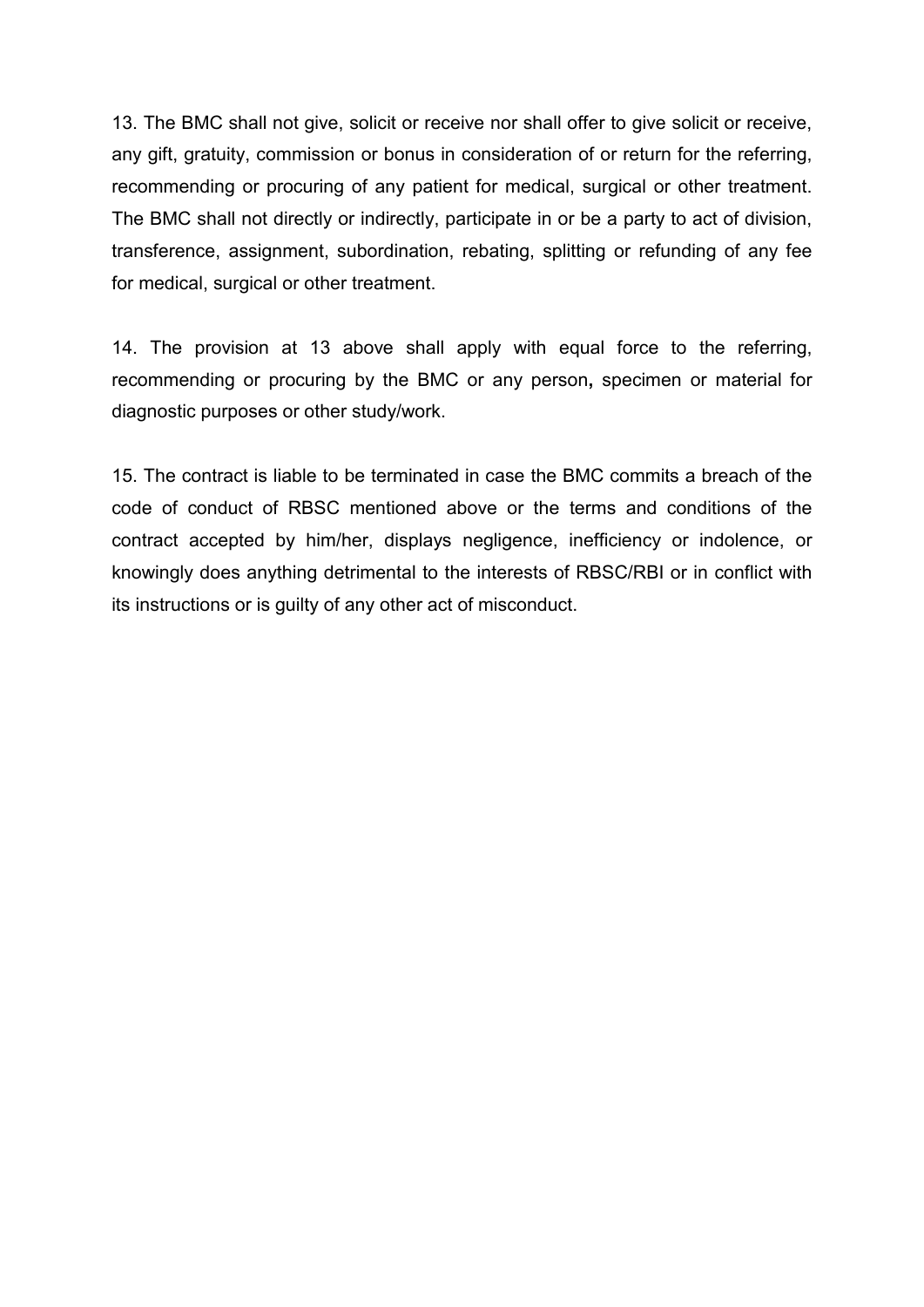

## **APPLICATION FORM RESERVE BANK STAFF COLLEGE, CHENNAI**

## **Application for Engagement of Bank's Medical Consultant (BMC) on contract basis with fixed hourly remuneration at RBSC, Chennai**

Space for affixing passport size photo

| 1              | <b>Name</b><br>in<br>Full:<br>Shri/Kum./Ms./Smt. (to be<br>in block letters, Surname<br>to be stated first) |                                             |   |   |                                                        |   |   |   |   |
|----------------|-------------------------------------------------------------------------------------------------------------|---------------------------------------------|---|---|--------------------------------------------------------|---|---|---|---|
| $\overline{2}$ | <b>Father's/ Spouse's Name:</b>                                                                             |                                             |   |   |                                                        |   |   |   |   |
|                | <b>Address</b><br>(Local<br>(a)<br>Residence):                                                              |                                             |   |   |                                                        |   |   |   |   |
| $\overline{3}$ | (b) Address (Permanent<br>Residence)                                                                        |                                             |   |   |                                                        |   |   |   |   |
|                | (c) Address (Dispensary/<br>Hospital where presently<br>working):                                           |                                             |   |   |                                                        |   |   |   |   |
|                | (d) Telephone No.:                                                                                          |                                             |   |   |                                                        |   |   |   |   |
|                | (e) Mobile No:                                                                                              |                                             |   |   |                                                        |   |   |   |   |
|                | (f) Email ID:                                                                                               |                                             |   |   |                                                        |   |   |   |   |
|                | (g) Approximate distance of residence/dispensary from the RBSC Dispensary                                   |                                             |   |   |                                                        |   |   |   |   |
|                | <b>Address</b>                                                                                              | <b>Distance from Residence (in</b><br>Kms.) |   |   | <b>Distance from Dispensary/</b><br>Hospital (in Kms.) |   |   |   |   |
|                | <b>Staff</b><br><b>Bank</b><br><b>Reserve</b><br>College, 359, Anna Salai,<br>Teynampet, Chennai-600<br>018 |                                             |   |   |                                                        |   |   |   |   |
| 4              | Date of Birth                                                                                               |                                             |   |   |                                                        |   |   |   |   |
|                |                                                                                                             | D                                           | D | м | M                                                      | Y | Y | Y | Y |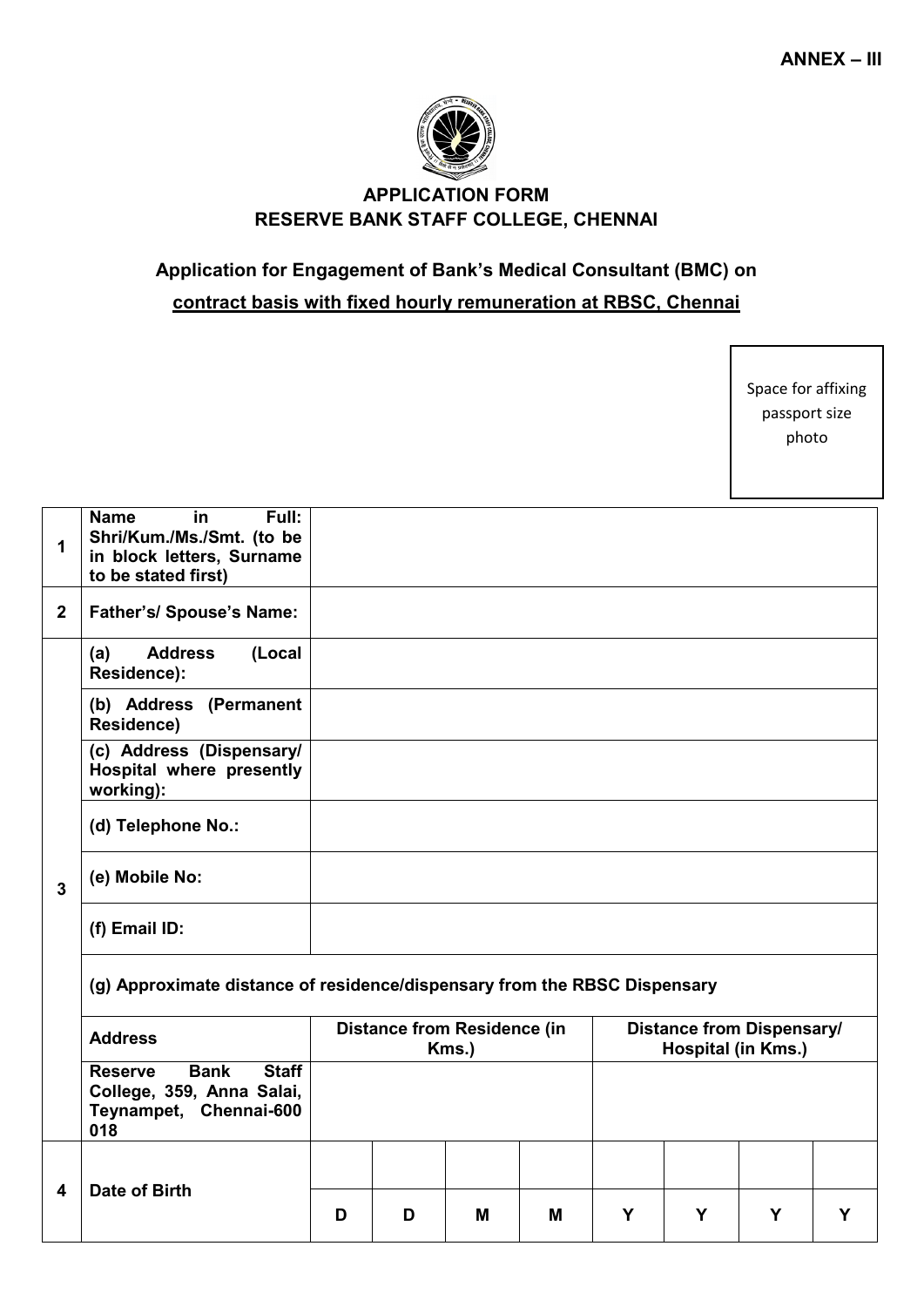|                 | Age (as on January 01,<br>2019)                                                                                                                     | years                                                         |                  |    |                           |                   |                    |
|-----------------|-----------------------------------------------------------------------------------------------------------------------------------------------------|---------------------------------------------------------------|------------------|----|---------------------------|-------------------|--------------------|
| 5               | <b>Place</b><br><b>Birth</b><br><b>of</b><br>and<br><b>Domicile</b>                                                                                 |                                                               |                  |    |                           |                   |                    |
| $6\phantom{1}6$ | <b>Nationality</b>                                                                                                                                  |                                                               |                  |    |                           |                   |                    |
| $\overline{7}$  | Whether belongs to SC /<br>ST / OBC / Unreserved                                                                                                    |                                                               |                  |    |                           |                   |                    |
|                 | <b>Category (General)</b>                                                                                                                           | <b>SC</b>                                                     | <b>ST</b>        |    | <b>OBC</b><br>Gen         |                   |                    |
| 8               | <b>Educational</b><br><b>Qualifications</b><br>(Indicate<br>diploma<br>degree<br>$\prime$<br>obtained, in the order of<br>the highest to the least) | Degree/<br><b>Diploma</b>                                     | University/Board |    | Year of<br><b>Passing</b> | <b>Class/Rank</b> |                    |
|                 |                                                                                                                                                     |                                                               |                  |    |                           |                   |                    |
|                 |                                                                                                                                                     |                                                               |                  |    |                           |                   |                    |
|                 |                                                                                                                                                     |                                                               |                  |    |                           |                   |                    |
|                 |                                                                                                                                                     |                                                               |                  |    |                           |                   |                    |
| 9               | Particulars of any other<br>professional<br>course<br>completed in Medical field                                                                    |                                                               |                  |    |                           |                   |                    |
|                 | <b>Details</b><br>of<br><b>Experience</b><br>(Experience<br>after<br>only should<br>graduation<br>be stated)                                        |                                                               |                  | To |                           | <b>Period</b>     |                    |
| 10              |                                                                                                                                                     | <b>Experience</b>                                             | From             |    |                           | Year/s            | <b>Mont</b><br>h/s |
|                 |                                                                                                                                                     | Hospital/<br>In<br>Clinic (as<br>$\overline{a}$<br>physician) |                  |    |                           |                   |                    |
|                 |                                                                                                                                                     | <b>Medical</b><br>As<br><b>General</b><br><b>Practitioner</b> |                  |    |                           |                   |                    |
| 11              | Any other factor which<br>the applicant would like<br>to bring into account in<br>support<br>of<br>his/her<br>application                           |                                                               |                  |    |                           |                   |                    |

I hereby declare that the information and particulars given by me in this form are true and correct. I also note that if any of the above statements are incorrect or false or if any material information or particulars have been suppressed or omitted therefrom, my engagement as BMC is liable to be terminated without prior notice or compensation in lieu thereof.

Place: